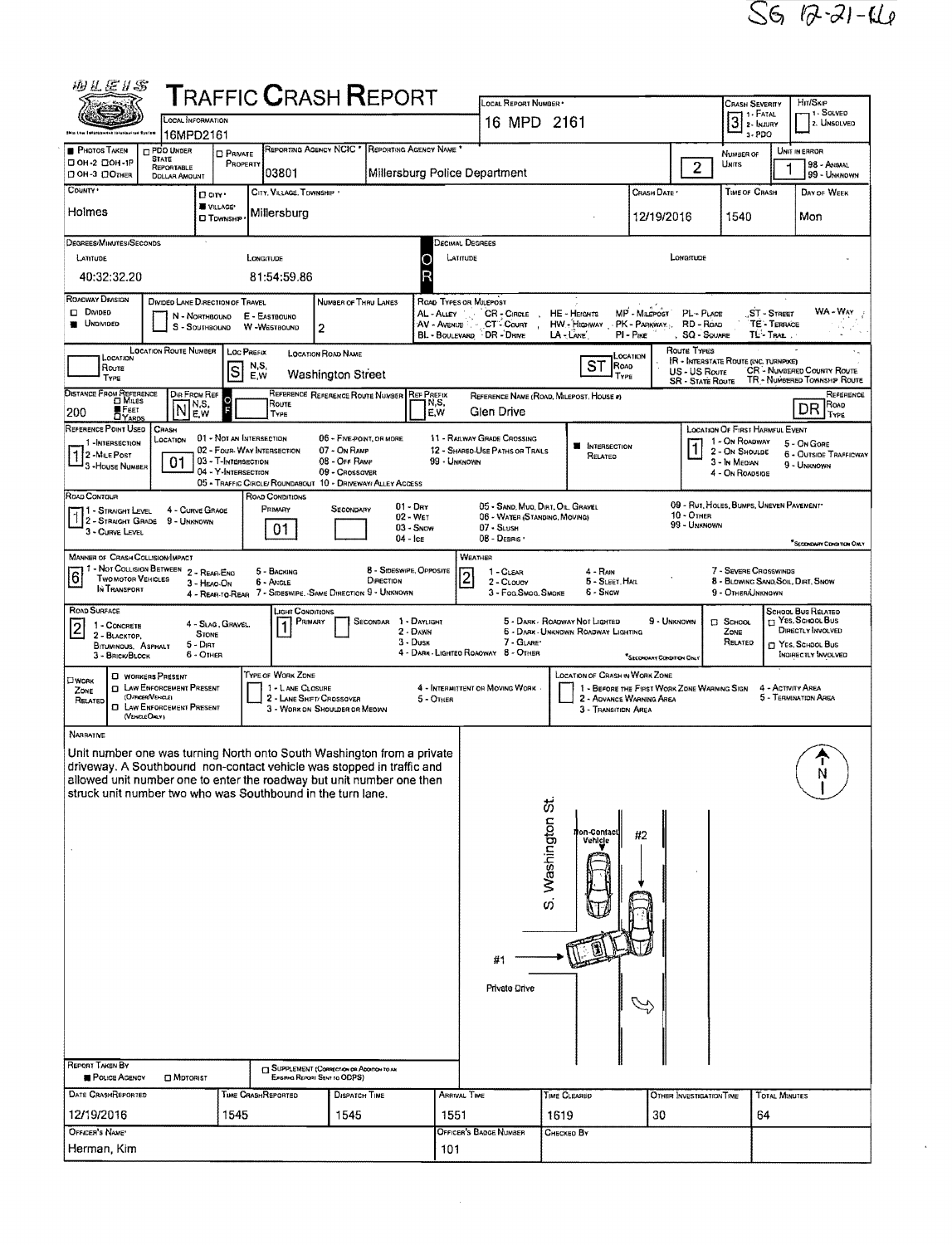|                                                                                                                                     |                             | <b>NIT</b>                                                                             |                                                          |                                                                          |    |                                                                                                                              |                                                                       |                                                                          |                                               |                                                        | LOCAL REPORT NUMBER                                                                                                                                        |                                                                                                                           |                                                   |                                                 |                                       |  |  |  |
|-------------------------------------------------------------------------------------------------------------------------------------|-----------------------------|----------------------------------------------------------------------------------------|----------------------------------------------------------|--------------------------------------------------------------------------|----|------------------------------------------------------------------------------------------------------------------------------|-----------------------------------------------------------------------|--------------------------------------------------------------------------|-----------------------------------------------|--------------------------------------------------------|------------------------------------------------------------------------------------------------------------------------------------------------------------|---------------------------------------------------------------------------------------------------------------------------|---------------------------------------------------|-------------------------------------------------|---------------------------------------|--|--|--|
|                                                                                                                                     |                             |                                                                                        |                                                          |                                                                          |    |                                                                                                                              |                                                                       |                                                                          |                                               |                                                        |                                                                                                                                                            | 16 MPD 2161                                                                                                               |                                                   |                                                 |                                       |  |  |  |
| UNIT NUMBER                                                                                                                         |                             |                                                                                        |                                                          | OWNER NAME: LAST, FIRST, MIDDLE ( C SAME AS DRIVER )                     |    |                                                                                                                              |                                                                       |                                                                          |                                               | OWNER PHONE NUMBER                                     |                                                                                                                                                            | <b>DAMAGE SCALE</b>                                                                                                       |                                                   | DAMAGE AREA<br>FRONT                            |                                       |  |  |  |
| OWNER ADDRESS: CITY, STATE, ZIP                                                                                                     |                             | Speelman, Donald, E                                                                    | □ SAME AS DRIVER )                                       |                                                                          |    |                                                                                                                              |                                                                       |                                                                          |                                               | 330-695-3571                                           |                                                                                                                                                            | 2                                                                                                                         |                                                   |                                                 |                                       |  |  |  |
|                                                                                                                                     |                             | 5271 Graber Road, Fredericksburg, OH, 44627                                            |                                                          |                                                                          |    |                                                                                                                              |                                                                       |                                                                          |                                               |                                                        |                                                                                                                                                            | 1 - NONE                                                                                                                  |                                                   | о                                               |                                       |  |  |  |
| <b>LP STATE</b>                                                                                                                     | <b>LICENSE PLATE NUMBER</b> |                                                                                        |                                                          |                                                                          |    | <b>VEHICLE IDENTIFICATION NUMBER</b>                                                                                         |                                                                       |                                                                          |                                               |                                                        | # Occupants                                                                                                                                                | 2 - Minor                                                                                                                 |                                                   |                                                 |                                       |  |  |  |
| он                                                                                                                                  | <b>DSPS</b>                 |                                                                                        |                                                          |                                                                          |    | KNDPBCA20D7503163                                                                                                            |                                                                       |                                                                          |                                               |                                                        | 1.                                                                                                                                                         | 3 - FUNCTIONAL                                                                                                            |                                                   | $\Box$<br>□                                     |                                       |  |  |  |
| <b>VEHICLE YEAR</b>                                                                                                                 |                             | <b>VEHICLE MAKE</b>                                                                    |                                                          |                                                                          |    | <b>VEHICLE MODEL</b>                                                                                                         |                                                                       |                                                                          |                                               | <b>VEHICLE COLOR</b>                                   |                                                                                                                                                            |                                                                                                                           |                                                   |                                                 |                                       |  |  |  |
| 2013                                                                                                                                |                             | Kia Motors Corporation                                                                 |                                                          |                                                                          |    | Sportage                                                                                                                     | GRY                                                                   |                                                                          |                                               | 4 - DISABLING                                          |                                                                                                                                                            | α,                                                                                                                        | □                                                 |                                                 |                                       |  |  |  |
| PROOF OF<br><b>NSURANCE</b>                                                                                                         |                             | <b>INSURANCE COMPANY</b><br>Property & Casuality                                       |                                                          |                                                                          |    | POLICY NUMBER<br>55PHH898266313614                                                                                           |                                                                       | Toweo By                                                                 |                                               |                                                        |                                                                                                                                                            | 9 - UNKNOWN                                                                                                               |                                                   | □                                               |                                       |  |  |  |
| SHOWN                                                                                                                               |                             | CARRIER NAME, ADDRESS, CITY, STATE, ZIP                                                |                                                          |                                                                          |    |                                                                                                                              |                                                                       |                                                                          |                                               |                                                        |                                                                                                                                                            |                                                                                                                           |                                                   | REAF<br><b>CARRIER PHONE</b>                    |                                       |  |  |  |
|                                                                                                                                     |                             |                                                                                        |                                                          |                                                                          |    |                                                                                                                              |                                                                       |                                                                          |                                               |                                                        |                                                                                                                                                            |                                                                                                                           |                                                   |                                                 |                                       |  |  |  |
| US DOT                                                                                                                              |                             | VEHICLE WEIGHT GVWR/GCWR                                                               |                                                          | 1 - LESS THAN OR EQUAL TO 10x LBS                                        |    | CARGO BODY TYPE<br>01 - No CARGO BODY TYPE/NOT APPLICABL 09 - POLE                                                           |                                                                       |                                                                          |                                               |                                                        | TRAFFICWAY DESCRIPTION<br>11 - Two Way, Not Divideo                                                                                                        |                                                                                                                           |                                                   |                                                 |                                       |  |  |  |
| HM PLACARD ID NO.                                                                                                                   |                             |                                                                                        | 2 - 10,001 to 26,000 k Las<br>3 - MORE THAN 26,000K LBS. |                                                                          |    | 02 - Bus/Van (9-15 Seats, Inc Driver) 10 - Cargo Tank<br>03 - Bus (16+ Seats, Inc Driver)                                    |                                                                       | 11 - FLAT BEO                                                            |                                               |                                                        |                                                                                                                                                            | 1 2 - T WO WAY, NOT DIVIDED, CONTINUOUS LEFT TURN LANE<br>3 - Two-Way, Divided, UNPROTECTED(PAINTED OR GRASS >4FT.) MEDIA |                                                   |                                                 |                                       |  |  |  |
|                                                                                                                                     |                             |                                                                                        |                                                          |                                                                          |    | 04 - VEHICLE TOWING ANOTHER VEHICLE<br>05 - Loccing                                                                          |                                                                       | 12 - Dump<br>13 - CONCRETE MIXER                                         |                                               |                                                        | 5 - ONE-WAY TRAFFICWAY                                                                                                                                     | 4 - Two-Way, Divideo, Positive Median Barrier                                                                             |                                                   |                                                 |                                       |  |  |  |
|                                                                                                                                     | <b>HM CLASS</b>             | $\Box$ Related                                                                         | HAZARDOUS MATERIAL                                       |                                                                          |    | 06 - INTERMODAL CONTAINER CHASIS<br>07 - CARGO VAN ENCLOSEO BOX                                                              |                                                                       | 14 - Auto Transporter<br>15 - GARBAGE / REFUSE                           |                                               |                                                        | Hit / Sxip UNit                                                                                                                                            |                                                                                                                           |                                                   |                                                 |                                       |  |  |  |
| <b>NUMBER</b><br>08 GRAIN, CHIPS, GRAVEL<br>99 - OTHER/UNKNOWN<br>NON-MOTORIST LOCATION PRIOR TO IMPACT<br>Type of Use<br>UNIT TYPE |                             |                                                                                        |                                                          |                                                                          |    |                                                                                                                              |                                                                       |                                                                          |                                               |                                                        |                                                                                                                                                            |                                                                                                                           |                                                   |                                                 |                                       |  |  |  |
|                                                                                                                                     |                             | 01 - INTERSECTION - MARKED CROSSWAL<br>02 - INTERSECTION - NO CROSSWALK                |                                                          | $\overline{\mathbf{1}}$                                                  | 06 | PASSENGER VEHICLES (LESS THAN 9 PASSENGERS MEDINEARY TRUCKS OR COMBO UNITS > 10KLBS BUS/VAN/LIMO(9 OR MORE INCLUDING DRIVER) |                                                                       |                                                                          |                                               |                                                        |                                                                                                                                                            |                                                                                                                           |                                                   |                                                 |                                       |  |  |  |
|                                                                                                                                     |                             | 03 - INTERSECTION OTHER<br>04 - MIDBLOCK - MARKED CROSSWALK                            |                                                          | 1 - PERSONAL                                                             |    | 01 - Sub - COMPACT<br>02 - COMPACT                                                                                           |                                                                       |                                                                          |                                               |                                                        | 13 - SINGLE UNIT TRUCK OR VAN ZAXLE, 6 TIRES 21 - BUS/VAN (9-15 SEATS, INC DRIVER)<br>22 - Bus (16+ Seats, Inc Driver)<br>14 - SINGLE UNIT TRUCK: 3+ AXLES |                                                                                                                           |                                                   |                                                 |                                       |  |  |  |
|                                                                                                                                     | 06 - BICYCLE LANE           | 05 - TRAVEL LANE - OTHER LOCATION                                                      |                                                          | 2 - COMMERCIAL                                                           |    | 99 - UNKNOWN 03 - MID SIZE<br>OR HIT/SKIP<br>04 - FULL SIZE                                                                  |                                                                       |                                                                          |                                               | 16 - TRUCK/TRACTOR (BOBTAIL)                           | 15 - SINGLE UNIT TRUCK / TRAILER                                                                                                                           |                                                                                                                           | Non MOTORIST                                      | 23 - ANIMAL WITH RIDER                          |                                       |  |  |  |
|                                                                                                                                     | 08 - SIDEWALK               | 07 - SHOULDER/ROADSIDE                                                                 |                                                          | 3 - GOVERNMENT                                                           |    | 05 - MINIVAN<br>06 - SPORT UTILITY VEHICLE                                                                                   |                                                                       |                                                                          |                                               | 17 - TRACTOR/SEMI-TRAILER<br>18 - TRACTOR/DOUBLE       |                                                                                                                                                            |                                                                                                                           |                                                   | 25 - BICYCLE/PEDACYCLIST                        | 24 - ANIMAL WITH BUGGY, WAGON, SURREY |  |  |  |
|                                                                                                                                     | 10 - DRIVE WAY ACCESS       | 09 - MEORN CROSSING ISLAND                                                             |                                                          | IN EMERGENCY                                                             |    | 07 - Pickup<br>$08 - V_{AN}$<br>09 - MOTORCYCLE                                                                              |                                                                       |                                                                          | 19 - TRACTOR/TRIPLES                          | 20 - OTHER MED/HEAVY VEHICLE                           |                                                                                                                                                            |                                                                                                                           | 26 - PEDESTRIAN/SKATER<br>27 - OTHER NON-MOTORIST |                                                 |                                       |  |  |  |
|                                                                                                                                     |                             | 11 - SHAREO-USE PATH OR TRAIL<br>12 - NON-TRAFFICWAY AREA                              |                                                          | RESPONSE                                                                 |    | 10 - MOTORIZEO BICYCLE                                                                                                       |                                                                       |                                                                          |                                               | HAS HM PLACARD                                         |                                                                                                                                                            |                                                                                                                           |                                                   |                                                 |                                       |  |  |  |
|                                                                                                                                     | 99 - OTHER/UNKNOWN          |                                                                                        |                                                          |                                                                          |    | 11 - SNOWMOBILE/ATV<br>12 - OTHER PASSENGER VEHICLE                                                                          |                                                                       |                                                                          |                                               |                                                        |                                                                                                                                                            |                                                                                                                           |                                                   |                                                 |                                       |  |  |  |
| <b>SPECIAL FUNCTION 01 - NONE</b>                                                                                                   | 02 - TAXI                   |                                                                                        |                                                          | 09 - AMBULANCE<br>$10 -$ Fine                                            |    | 17 - FARM VEHICLE<br>18 - FARM EQUIPMENT                                                                                     | 02                                                                    | Most Damageo Area<br>$01 - None$                                         |                                               |                                                        | 08 - LEFT SIDE                                                                                                                                             | 99 - UNKNOWN                                                                                                              |                                                   | ACTION                                          | 1 1 - Non-Contact                     |  |  |  |
| 01                                                                                                                                  |                             | 03 - RENTAL TRUCK (OVER 10KLBS)<br>04 - Bus - SCHOOL (PUBLIC OR PRIVATE) 12 - MILITARY |                                                          | 11 - HIGHWAY/MAINTENANCE                                                 |    | 19 - Мотокноме<br>20 - GOLF CART                                                                                             | 02 - CENTER FRONT                                                     | 09 - LEFT FRONT<br>10 - TOP AND WINDOWS                                  |                                               |                                                        | 3<br>3 - STRIKING                                                                                                                                          | 2 - Non-Collision                                                                                                         |                                                   |                                                 |                                       |  |  |  |
|                                                                                                                                     |                             | 05 - Bus Transit<br>06 - Bus - Charter                                                 |                                                          | 13 - Police<br>14 - PUBLIC UTILITY                                       |    | 21 - TRAIN<br>22 - OTHER (EXPLAN IN NARRATIVE)                                                                               | 02                                                                    | <b>IMPACT ARE 04 - RIGHT SIDE</b><br>05 - Right Rear<br>06 - REAR CENTER |                                               |                                                        | 11 - UNDERCARRIAGE<br>12 - LOAD/TRAILER                                                                                                                    |                                                                                                                           |                                                   | 4 - STRUCK                                      | 5 - STRIKING/STRUCK                   |  |  |  |
|                                                                                                                                     |                             | 07 - Bus - Shuttle<br>08 - Bus - OTHER                                                 |                                                          | 15 - OTHER GOVERNMENT<br>16 - CONSTRUCTION EQIP.                         |    |                                                                                                                              |                                                                       | 13 - TOTAL (ALL AREAS)<br>14 - Отнев                                     |                                               |                                                        | 9 - UNKNOWN                                                                                                                                                |                                                                                                                           |                                                   |                                                 |                                       |  |  |  |
| PRE- CRASH ACTIONS                                                                                                                  |                             |                                                                                        |                                                          |                                                                          |    |                                                                                                                              |                                                                       |                                                                          |                                               |                                                        |                                                                                                                                                            |                                                                                                                           |                                                   |                                                 |                                       |  |  |  |
| 06                                                                                                                                  |                             | <b>MOTORIST</b><br>01 - STRAIGHT AHEAD                                                 |                                                          | 07 - MAKING U-TURN                                                       |    | 13 - NEGOTIATING A CURVE                                                                                                     |                                                                       | NON-MOTORIST                                                             |                                               |                                                        | 15 - ENTERING OR CROSSING SPECIFIED LOCATIO                                                                                                                |                                                                                                                           |                                                   | 21 - OTHER NON-MOTORIST ACTION                  |                                       |  |  |  |
|                                                                                                                                     |                             | 02 - BACKING<br>03 - CHANGING LANES                                                    |                                                          | 08 - ENTERING TRAFFIC LANE<br>09 - LEAVING TRAFFIC LANE                  |    | 14 - OTHER MOTORIST ACTIO                                                                                                    | 17 - WORKING                                                          | 16 - WALKING, RUNNING, JOGGING, PLAYING, CYCLING                         |                                               |                                                        |                                                                                                                                                            |                                                                                                                           |                                                   |                                                 |                                       |  |  |  |
| 99 - UNKNOWN                                                                                                                        |                             | 04 - OVERTAKING/PASSING<br>05 - MAKING RIGHT TURN                                      |                                                          | 10 - PARKED<br>11 - SLOWING OR STOPPED IN TRAFFIC                        |    |                                                                                                                              | 18 - Pushing Vehicle                                                  | 19 - APPROACHING OR LEAVING VEHICLE                                      |                                               |                                                        |                                                                                                                                                            |                                                                                                                           |                                                   |                                                 |                                       |  |  |  |
|                                                                                                                                     |                             | 06 - MAKING LEFT TURN                                                                  |                                                          | 12 DRIVERLESS                                                            |    |                                                                                                                              |                                                                       |                                                                          | 20 - STANDING                                 |                                                        |                                                                                                                                                            |                                                                                                                           |                                                   |                                                 |                                       |  |  |  |
| <b>CONTRIBUTING CIRCUMSTANCE</b><br>PRIMARY                                                                                         |                             | <b>MOTORIST</b>                                                                        |                                                          |                                                                          |    |                                                                                                                              | NON-MOTORIST                                                          |                                                                          |                                               |                                                        |                                                                                                                                                            | VEHICLE DEFECTS                                                                                                           | 01 - TURN SIGNALS                                 |                                                 |                                       |  |  |  |
| 02                                                                                                                                  |                             | $01 - None$<br>02 - FAILURE TO YIELD                                                   |                                                          | 11 - IMPROPER BACKING                                                    |    | 12 - IMPROPER START FROM PARKEO POSITION                                                                                     |                                                                       | 22 - None<br>23 - IMPROPER CROSSING<br>24 - DARTING                      |                                               |                                                        |                                                                                                                                                            |                                                                                                                           | 02 - HEAD LAMPS<br>03 - TAIL LAMPS<br>04 - BRAKES |                                                 |                                       |  |  |  |
|                                                                                                                                     |                             | 03 - RAN REO LIGHT<br>04 - RAN STOP SIGN<br>05 - Excesoso Speso Limit                  |                                                          |                                                                          |    | 13 - STOPPED OR PARKED ILLEGALLY<br>14 - OPERATING VEHICLE IN NEGLIGENT MANNER                                               | 25 - LYING AND/OR ILLEGALLY IN ROADWAY                                |                                                                          | 05 - STEERING                                 |                                                        |                                                                                                                                                            |                                                                                                                           |                                                   |                                                 |                                       |  |  |  |
| SECONDARY                                                                                                                           |                             | 06 - UNSAFE SPEED<br>07 - IMPROPER TURN                                                |                                                          |                                                                          |    | 15 - Swering to Avoid (Due to External Conditions)<br>16 - WRONG SIDE/WRONG WAY                                              | 26 - FALURE TO YIELD RIGHT OF WAY<br>27 - NOT VISIBLE (DARK CLOTHING) |                                                                          | 06 - TIRE BLOWOUT<br>07 - WORN OR SLICK TIRES |                                                        |                                                                                                                                                            |                                                                                                                           |                                                   |                                                 |                                       |  |  |  |
|                                                                                                                                     |                             | 08 - LEFT OF CENTER<br>09 - FOLLOWEO TOO CLOSELY/ACDA                                  |                                                          | 17 - FALURE TO CONTROL<br>18 - VISION OBSTRUCTION                        |    |                                                                                                                              | 29 - FAILURE TO OBEY TRAFFIC SIGNS                                    |                                                                          |                                               | 08 - TRAILER EQUIPMENT DEFECTIVE<br>09 - Motor Trouble |                                                                                                                                                            |                                                                                                                           |                                                   |                                                 |                                       |  |  |  |
| 99 - UNKNOWN                                                                                                                        |                             | 10 - IMPROPER LANE CHANGE<br>/PASSING/OFF ROAD                                         |                                                          |                                                                          |    | 19 - OPERATING DEFECTIVE EQUIPMENT<br>20 - LOAD SHIFTING/FALLING/SPILLING<br>21 - OTHER IMPROPER ACTION                      | 30 - WRONG SIDE OF THE ROAD                                           | 10 - DISABLEO FROM PRIOR ACCIDENT<br>11 - OTHER DEFECTS                  |                                               |                                                        |                                                                                                                                                            |                                                                                                                           |                                                   |                                                 |                                       |  |  |  |
| <b>SEQUENCE OF EVENTS</b>                                                                                                           |                             |                                                                                        |                                                          |                                                                          |    |                                                                                                                              |                                                                       | 31 - OTHER NON-MOTORIST ACTION                                           |                                               |                                                        |                                                                                                                                                            |                                                                                                                           |                                                   |                                                 |                                       |  |  |  |
| 20                                                                                                                                  |                             |                                                                                        |                                                          | Е                                                                        |    | <b>NON-COLLISION EVENTS</b><br>01 - OVERTURN/ROLLOVER                                                                        |                                                                       | 06 - EQUIPMENT FAILURE                                                   | (BLOWN TIRE, BRAKE FAILURE, ETC)              |                                                        |                                                                                                                                                            | 10 - Cross Median                                                                                                         |                                                   |                                                 |                                       |  |  |  |
| FIRST<br>1<br><b>HARMFUL</b>                                                                                                        |                             | Most<br><b>HARMFUL</b>                                                                 |                                                          | 99 - UNKNOWN                                                             |    | 02 - FIRE/EXPLOSION<br>03 - IMMERSION<br>04 - JACKKNIFE                                                                      |                                                                       | 07 - SEPARATION OF UNITS<br>08 - RAN OFF ROAD RIGHT                      |                                               |                                                        |                                                                                                                                                            | 11 - CROSS CENTER LINE<br>OPPOSITE DIRECTION OF TRAVEL<br>12 - DOWNHEL RUNAWAY                                            |                                                   |                                                 |                                       |  |  |  |
| EVENT                                                                                                                               |                             | EVENT                                                                                  |                                                          |                                                                          |    | 05 - CARGO/EQUIPMENT LOSS OR SHIFT                                                                                           |                                                                       | 09 - RAN OFF ROAD LEFT                                                   |                                               |                                                        |                                                                                                                                                            | 13 - OTHER NON-COLLISION                                                                                                  |                                                   |                                                 |                                       |  |  |  |
|                                                                                                                                     |                             | COLLISION WITH PERSON, VEHICLE OR OBJECT NOT FIXED                                     |                                                          |                                                                          |    | COLLISION WITH FIXED, OBJECT<br>25 - IMPACT ATTENUATOR/CRASH CUSHION33 - MEOIAN CABLE BARRIER                                |                                                                       |                                                                          |                                               |                                                        |                                                                                                                                                            | 41 - OTHER POST, POLE                                                                                                     | 48 - TREE                                         |                                                 |                                       |  |  |  |
| 14 - PEDESTRIAN<br>15 - PEDALCYCLE                                                                                                  |                             |                                                                                        |                                                          | 21 - PARKED MOTOR VEHICLE<br>22 - WORK ZONE MAINTENANCE EQUIPMENT        |    | 26 - BRIDGE OVERHEAD STRUCTURE<br>27 - BROGE PIER OR ABUTMENT                                                                |                                                                       | 34 - MEDIAN GUARORAIL BARRIER<br>35 - MEDIAN CONCRETE BARRIER            |                                               |                                                        | 42 - CULVERT                                                                                                                                               | <b>OR SUPPORT</b>                                                                                                         |                                                   | 49 - FIRE HYDRANT<br>50 - WORK ZONE MAINTENANCE |                                       |  |  |  |
| 16 - RAILWAY VEHICLE (TRAIN, ENGINE)<br>17 - Animal - Farm                                                                          |                             |                                                                                        |                                                          | 23 - STRUCK BY FALLING, SHIFTING CARGO<br>OR ANYTHING SET IN MOTION BY A |    | 28 - BRIDGE PARAPET<br>29 - BRIDGE RAIL                                                                                      |                                                                       | 36 - MEDIAN OTHER BARRIER<br>37 - Traffic Sign Post                      |                                               |                                                        | 43 - Cuns<br>44 - Оітсн                                                                                                                                    |                                                                                                                           |                                                   | EQUIPMENT<br>51 - WALL, BUILOING, TUNNEL        |                                       |  |  |  |
| 18 - Animal - Deer<br>19 - Animal - Other                                                                                           |                             |                                                                                        | <b>MOTOR VEHICLE</b>                                     | 24 - OTHER MOVABLE OBJECT                                                |    | 30 - GUARDRAIL FACE<br>31 - GUARDRAILEND                                                                                     |                                                                       | 38 - Overhead Sign Post<br>39 - LIGHT/LUMINARIES SUPPORT                 |                                               |                                                        | 46 - FENCE                                                                                                                                                 | 45 - EMBANKMENT                                                                                                           |                                                   | 52 - Отнея Ріхер Овлест                         |                                       |  |  |  |
| 20 - MOTOR VEHICLE IN TRANSPORT<br>Unit Speed                                                                                       |                             | POSTED SPEED                                                                           |                                                          |                                                                          |    | 32 - PORTABLE BARRIER                                                                                                        |                                                                       | 40 - Utility Pole                                                        |                                               |                                                        | 47 - MAILBOX                                                                                                                                               |                                                                                                                           |                                                   |                                                 |                                       |  |  |  |
| 3                                                                                                                                   |                             | 35                                                                                     | TRAFFIC CONTROL<br>12.                                   | 01 - No Controls                                                         |    | 07 - RAILROAD CROSSBUCKS                                                                                                     |                                                                       | 13 - CROSSWALK LINES                                                     |                                               | UNIT DIRECTION<br>Frou                                 | To                                                                                                                                                         | 1 - North<br>$2 -$ South                                                                                                  |                                                   | 5 - Northeast<br>6 - Northwest                  | 9 - UNKNOWN                           |  |  |  |
|                                                                                                                                     |                             |                                                                                        |                                                          | 02 - S TOP SIGN<br>03 - YIELD SIGN                                       |    | 08 - RAILROAD FLASHERS<br>09 - RAILROAD GATES                                                                                | 15 - O THER                                                           | 14 - WALK/DON'T WALK                                                     |                                               | 4                                                      | 5                                                                                                                                                          | $3 - E$ AST<br>4 - West                                                                                                   |                                                   | 7 - SOUTHEAST<br>8 - Southwest                  |                                       |  |  |  |
| $\square$ Stated<br><b>E</b> Estimated                                                                                              |                             |                                                                                        |                                                          | 04 - TRAFFIC SIGNAL<br>05 - TRAFFIC FLASHERS                             |    | 10 - Costruction Barricade<br>11 - PERSON (FLAGGER, OFFICER                                                                  | 16 - Not Reported                                                     |                                                                          |                                               |                                                        |                                                                                                                                                            |                                                                                                                           |                                                   |                                                 |                                       |  |  |  |
|                                                                                                                                     |                             |                                                                                        |                                                          | 06 - SCHOOL ZONE                                                         |    | 12 - PAVEMENT MARKINGS                                                                                                       |                                                                       |                                                                          |                                               |                                                        |                                                                                                                                                            |                                                                                                                           |                                                   |                                                 |                                       |  |  |  |

 $\frac{1}{2} \left( \frac{1}{2} \right)^2 \frac{1}{2} \left( \frac{1}{2} \right)^2$ 

 $\sim$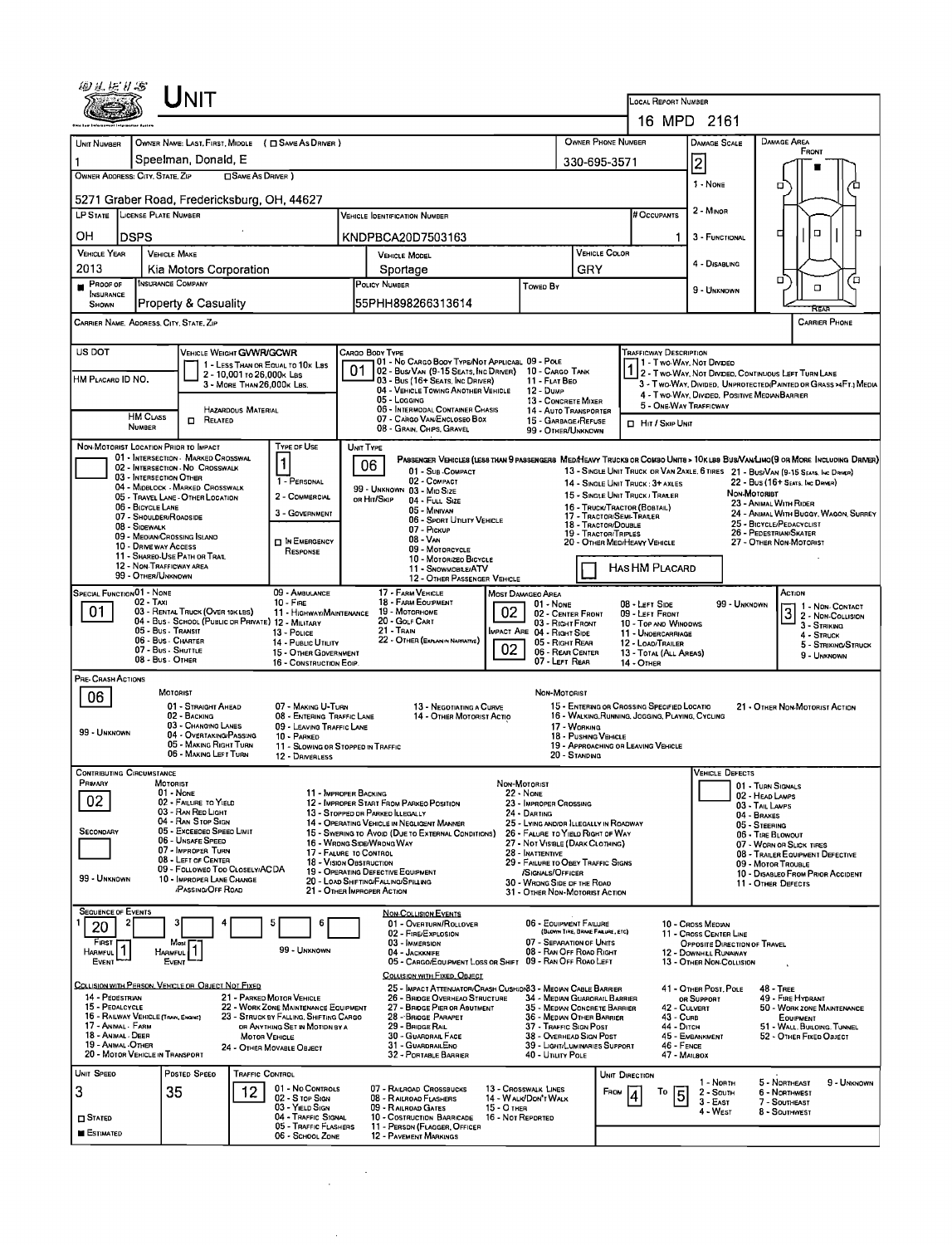| 四丛树片宫                                                                                                                                                                                                         |                                                      | <b>NIT</b>                                                                                                                                                       |                                                         |                                                       |                                                                        |                                                                                                                                                    |                                                                           |                   |                                                                     |                                                                                                                                        |                                                                              |                                                                                                                                   |                                                        |                                                                               |                                                                                                                              |  |  |  |  |  |
|---------------------------------------------------------------------------------------------------------------------------------------------------------------------------------------------------------------|------------------------------------------------------|------------------------------------------------------------------------------------------------------------------------------------------------------------------|---------------------------------------------------------|-------------------------------------------------------|------------------------------------------------------------------------|----------------------------------------------------------------------------------------------------------------------------------------------------|---------------------------------------------------------------------------|-------------------|---------------------------------------------------------------------|----------------------------------------------------------------------------------------------------------------------------------------|------------------------------------------------------------------------------|-----------------------------------------------------------------------------------------------------------------------------------|--------------------------------------------------------|-------------------------------------------------------------------------------|------------------------------------------------------------------------------------------------------------------------------|--|--|--|--|--|
|                                                                                                                                                                                                               |                                                      |                                                                                                                                                                  |                                                         |                                                       |                                                                        |                                                                                                                                                    |                                                                           |                   |                                                                     |                                                                                                                                        |                                                                              |                                                                                                                                   | LOCAL REPORT NUMBER<br>16 MPD 2161                     |                                                                               |                                                                                                                              |  |  |  |  |  |
|                                                                                                                                                                                                               |                                                      |                                                                                                                                                                  |                                                         |                                                       |                                                                        |                                                                                                                                                    |                                                                           |                   |                                                                     |                                                                                                                                        |                                                                              |                                                                                                                                   |                                                        |                                                                               |                                                                                                                              |  |  |  |  |  |
| UNIT NUMBER                                                                                                                                                                                                   |                                                      |                                                                                                                                                                  |                                                         | OWNER NAME: LAST, FIRST, MIDDLE ( C SAME AS DRIVER )  |                                                                        |                                                                                                                                                    |                                                                           |                   |                                                                     |                                                                                                                                        | OWNER PHONE NUMBER                                                           |                                                                                                                                   | <b>DAMAGE SCALE</b>                                    |                                                                               | DAMAGE AREA<br>FRONT                                                                                                         |  |  |  |  |  |
| Scheibe, Loretta, P<br>2<br>OWNER ADDRESS: CITY, STATE, ZIP<br><b>OSAME AS DRIVER</b> )                                                                                                                       |                                                      |                                                                                                                                                                  |                                                         |                                                       |                                                                        |                                                                                                                                                    |                                                                           |                   |                                                                     |                                                                                                                                        |                                                                              | 330-276-8883                                                                                                                      | 4                                                      |                                                                               | п                                                                                                                            |  |  |  |  |  |
| 190 Allison Ave, Killbuck, OH, 44637                                                                                                                                                                          |                                                      |                                                                                                                                                                  |                                                         |                                                       |                                                                        |                                                                                                                                                    |                                                                           |                   |                                                                     |                                                                                                                                        |                                                                              |                                                                                                                                   | $1 -$ Nowe                                             |                                                                               | о                                                                                                                            |  |  |  |  |  |
| LP STATE LICENSE PLATE NUMBER                                                                                                                                                                                 |                                                      |                                                                                                                                                                  |                                                         |                                                       | # Occupants                                                            | 2 - Minon                                                                                                                                          |                                                                           |                   |                                                                     |                                                                                                                                        |                                                                              |                                                                                                                                   |                                                        |                                                                               |                                                                                                                              |  |  |  |  |  |
| OН                                                                                                                                                                                                            | AD30TU                                               |                                                                                                                                                                  |                                                         |                                                       |                                                                        | 1G1ZESE5E79A41087                                                                                                                                  |                                                                           |                   |                                                                     |                                                                                                                                        |                                                                              | 2.                                                                                                                                | 3 - FUNCTIONAL                                         |                                                                               | ۵<br>□                                                                                                                       |  |  |  |  |  |
| <b>VEHICLE YEAR</b>                                                                                                                                                                                           | VEHICLE MAKE                                         |                                                                                                                                                                  |                                                         |                                                       |                                                                        | <b>VEHICLE MODEL</b>                                                                                                                               |                                                                           |                   |                                                                     |                                                                                                                                        | VEHICLE COLOR                                                                |                                                                                                                                   |                                                        |                                                                               |                                                                                                                              |  |  |  |  |  |
| 2010                                                                                                                                                                                                          | Chevrolet                                            |                                                                                                                                                                  |                                                         |                                                       |                                                                        | Malibu                                                                                                                                             |                                                                           |                   |                                                                     | WHI                                                                                                                                    |                                                                              |                                                                                                                                   | 4 - Disabling                                          |                                                                               | □                                                                                                                            |  |  |  |  |  |
| PROOF OF<br><b>INSURANCE</b>                                                                                                                                                                                  | <b>INSURANCE COMPANY</b>                             |                                                                                                                                                                  |                                                         |                                                       |                                                                        | POLICY NUMBER                                                                                                                                      |                                                                           |                   | Toweo By                                                            |                                                                                                                                        |                                                                              |                                                                                                                                   | 9 - UNKNOWN                                            |                                                                               | о                                                                                                                            |  |  |  |  |  |
| SHOWN                                                                                                                                                                                                         |                                                      | Motorist Mutual                                                                                                                                                  |                                                         |                                                       |                                                                        | 1276-05-010715-06A                                                                                                                                 |                                                                           |                   | Finney's                                                            |                                                                                                                                        |                                                                              |                                                                                                                                   |                                                        |                                                                               | REAR                                                                                                                         |  |  |  |  |  |
| CARRIER NAME, AODRESS, CITY, STATE, ZIP<br><b>CARRIER PHONE</b>                                                                                                                                               |                                                      |                                                                                                                                                                  |                                                         |                                                       |                                                                        |                                                                                                                                                    |                                                                           |                   |                                                                     |                                                                                                                                        |                                                                              |                                                                                                                                   |                                                        |                                                                               |                                                                                                                              |  |  |  |  |  |
| US DOT                                                                                                                                                                                                        |                                                      | VEHICLE WEIGHT GVWR/GCWR                                                                                                                                         |                                                         |                                                       |                                                                        | CARGO BODY TYPE                                                                                                                                    | 01 - No Cargo Body Type/Not Applicabl 09 - Pole                           |                   |                                                                     |                                                                                                                                        |                                                                              | <b>TRAFFICWAY DESCRIPTION</b>                                                                                                     | 1 - Two Way, Not Divideo                               |                                                                               |                                                                                                                              |  |  |  |  |  |
| HM PLACARD ID NO.                                                                                                                                                                                             |                                                      |                                                                                                                                                                  | 2 - 10,001 to 26,000k Las<br>3 - MORE THAN 26,000K LBS. | 1 - LESS THAN OR EQUAL TO 10K LBS                     |                                                                        |                                                                                                                                                    | 02 - Bus/Van (9-15 Seats, Inc Driver)<br>03 - Bus (16+ Seats, Inc Driver) |                   | 10 - CARGO TANK<br>11 - FLAT BED                                    |                                                                                                                                        |                                                                              |                                                                                                                                   |                                                        |                                                                               | 112 - Two-Way, Not Divideo, Continuous Left Turn Lame<br>3 - Two-Way, Divideo, Unprotected Painted or Grass >4FT.) Media     |  |  |  |  |  |
|                                                                                                                                                                                                               |                                                      |                                                                                                                                                                  |                                                         |                                                       |                                                                        | 05 - Loccino                                                                                                                                       | 04 - VEHICLE TOWING ANOTHER VEHICLE                                       |                   | 12 - Duwe<br>13 - CONCRETE MIXER                                    |                                                                                                                                        |                                                                              | 5 - ONE WAY TRAFFICWAY                                                                                                            | 4 - Two-Way, Divided, Positive Median Barrier          |                                                                               |                                                                                                                              |  |  |  |  |  |
|                                                                                                                                                                                                               | HM CLASS                                             | D.<br>RELATED                                                                                                                                                    | <b>HAZARDOUS MATERIAL</b>                               |                                                       |                                                                        |                                                                                                                                                    | 06 - INTERMODAL CONTAINER CHASIS<br>07 - CARGO VAN ENCLOSEO BOX           |                   | 14 - Auto Transporter<br>15 - GARBAGE /REFUSE                       |                                                                                                                                        |                                                                              | <b>El Hir / Skie Unit</b>                                                                                                         |                                                        |                                                                               |                                                                                                                              |  |  |  |  |  |
| NON-MOTORIST LOCATION PRIOR TO IMPACT                                                                                                                                                                         | NUMBER                                               |                                                                                                                                                                  |                                                         | TYPE OF USE                                           |                                                                        |                                                                                                                                                    | 08 - GRAIN, CHIPS, GRAVEL                                                 |                   | 99 - OTHER/UNKNOWN                                                  |                                                                                                                                        |                                                                              |                                                                                                                                   |                                                        |                                                                               |                                                                                                                              |  |  |  |  |  |
|                                                                                                                                                                                                               |                                                      | 01 - INTERSECTION - MARKED CROSSWAL<br>02 - INTERSECTION NO CROSSWALK                                                                                            |                                                         | $\ddagger$                                            | UNIT TYPE                                                              | 04                                                                                                                                                 |                                                                           |                   |                                                                     |                                                                                                                                        |                                                                              |                                                                                                                                   |                                                        |                                                                               | PASSENGER VEHICLES (LESS THAN S PASSENGERS MEDIHEAVY TRUCKS OR COMBO UNITS > 10KLBS BUS/VAN/LIMO(S OR MORE INCLUDING DRIVER) |  |  |  |  |  |
|                                                                                                                                                                                                               | 03 - INTERSECTION OTHER                              | 04 - MIDBLOCK - MARKED CROSSWALK                                                                                                                                 |                                                         | 1 - PERSONAL                                          |                                                                        |                                                                                                                                                    | 01 - Sub-COMPACT<br>02 - COMPACT                                          |                   |                                                                     |                                                                                                                                        |                                                                              | 14 - SINGLE UNIT TRUCK: 3+ AXLES                                                                                                  |                                                        |                                                                               | 13 - SINGLE UNIT TRUCK OR VAN 2AXLE, 6 TRES 21 - BUS/VAN (9-15 SEATS, INC DRIVER)<br>$22 - Bus(16 + S_{EAMS}$ Inc Dense)     |  |  |  |  |  |
|                                                                                                                                                                                                               | 06 - BICYCLE LANE                                    | 05 - TRAVEL LANE - OTHER LOCATION                                                                                                                                |                                                         | 2 - COMMERCIAL                                        |                                                                        | 99 - UMKNOWN 03 - MID SIZE<br>on Hir/Skip                                                                                                          | 04 - FULL SIZE                                                            |                   |                                                                     |                                                                                                                                        |                                                                              | NON-MOTORIST<br>15 - SINGLE UNIT TRUCK / TRAILER<br>23 - ANIMAL WITH RIDER<br>16 - TRUCK/TRACTOR (BOBTAIL)                        |                                                        |                                                                               |                                                                                                                              |  |  |  |  |  |
|                                                                                                                                                                                                               | 07 - SHOULDER/ROADSIDE<br>08 - SIDEWALK              |                                                                                                                                                                  |                                                         | 3 - GOVERNMENT                                        |                                                                        |                                                                                                                                                    | 05 - MINIVAN<br>06 - SPORT UTILITY VEHICLE                                |                   |                                                                     |                                                                                                                                        | 17 - TRACTOR/SEMI-TRAILER<br>18 - TRACTOR/DOUBLE                             |                                                                                                                                   |                                                        |                                                                               | 24 - ANIMAL WITH BUGOY, WAGON, SURREY<br>25 - BICYCLE/PEDACYCLIST                                                            |  |  |  |  |  |
|                                                                                                                                                                                                               | 09 - MEDIAN/CROSSING ISLAND<br>10 - DRIVE WAY ACCESS |                                                                                                                                                                  |                                                         | $\Box$ In Emergency                                   | 07 - Pickup<br>$08 - V_{AN}$<br>09 - MOTORCYCLE                        |                                                                                                                                                    |                                                                           |                   |                                                                     |                                                                                                                                        | 19 - TRACTOR/TRIPLES                                                         | 20 - OTHER MEDIMEAVY VEHICLE                                                                                                      |                                                        |                                                                               | 26 - PEDESTRIAN SKATER<br>27 - OTHER NON-MOTORIST                                                                            |  |  |  |  |  |
|                                                                                                                                                                                                               | 12 - NON-TRAFFICWAY AREA                             | 11 - SHARED-USE PATH OR TRAB                                                                                                                                     |                                                         | RESPONSE                                              |                                                                        |                                                                                                                                                    | 10 - MOTORIZED BICYCLE<br>11 - SNOWMOBLE/ATV                              |                   |                                                                     |                                                                                                                                        |                                                                              | HAS HM PLACARD                                                                                                                    |                                                        |                                                                               |                                                                                                                              |  |  |  |  |  |
|                                                                                                                                                                                                               | 99 - OTHER/UNKNOWN                                   |                                                                                                                                                                  |                                                         |                                                       |                                                                        |                                                                                                                                                    | 12 - OTHER PASSENGER VEHICLE                                              |                   |                                                                     |                                                                                                                                        |                                                                              |                                                                                                                                   |                                                        |                                                                               |                                                                                                                              |  |  |  |  |  |
| SPECIAL FUNCTION 01 - NONE<br>09 - AMBULANCE<br>$02 - TAXI$<br>$10 -$ FiRE<br>01<br>03 - RENTAL TRUCK (OVER 10KLBS)                                                                                           |                                                      |                                                                                                                                                                  |                                                         |                                                       |                                                                        | 17 - FARM VEHICLE<br>18 - FARM EOUPMENT<br>19 - MOTORHOME                                                                                          |                                                                           | 05                | MOST DAMAGED AREA<br>01 - Nove                                      |                                                                                                                                        |                                                                              | 08 - LEFT SIDE                                                                                                                    |                                                        | 99 - UNKNOWN                                                                  | ACTION<br>1 1 - Non Contact                                                                                                  |  |  |  |  |  |
| 11 - HIGHWAY/MAINTENANCE<br>04 - Bus - SCHOOL (PUBLIC OR PRIVATE) 12 - MILITARY<br>05 - Bus - Transit<br>13 - POLICE<br>06 - Bus - Charter<br>14 - Pusuc Unury<br>07 - Bus - SHUTTLE<br>15 - OTHER GOVERNMENT |                                                      |                                                                                                                                                                  |                                                         |                                                       |                                                                        | 20 - GOLF CART<br>$21 -$ Tran                                                                                                                      |                                                                           |                   | 02 - CENTER FRONT<br>03 - RIGHT FRONT<br>IMPACT ARE 04 - RIGHT SIDE |                                                                                                                                        |                                                                              | 09 - LEFT FRONT<br>10 - Top and Windows<br>11 - UNDERCARRIADE                                                                     |                                                        |                                                                               | 2 - NON COLUSION<br>3 - STRIKING                                                                                             |  |  |  |  |  |
|                                                                                                                                                                                                               |                                                      |                                                                                                                                                                  |                                                         |                                                       |                                                                        |                                                                                                                                                    | 22 - OTHER (EXPLANSIV NARRATIVE)                                          | 05                | 05 - RIGHT REAR<br>06 - REAR CENTER                                 |                                                                                                                                        |                                                                              | 12 - LOAD/TRAILER<br>13 - TOTAL (ALL AREAS)                                                                                       |                                                        | $4 -$ STRUCK<br>5 - STRIKING/STRUCK                                           |                                                                                                                              |  |  |  |  |  |
|                                                                                                                                                                                                               | 08 - Bus - OTHER                                     |                                                                                                                                                                  |                                                         | 16 - CONSTRUCTION EOUP.                               |                                                                        |                                                                                                                                                    |                                                                           |                   | 07 - LEFT REAR                                                      |                                                                                                                                        |                                                                              | <b>14 - OTHER</b>                                                                                                                 |                                                        |                                                                               | 9 - UNKNOWN                                                                                                                  |  |  |  |  |  |
| PRE-CRASH ACTIONS                                                                                                                                                                                             | MOTORIST                                             |                                                                                                                                                                  |                                                         |                                                       |                                                                        |                                                                                                                                                    |                                                                           |                   | Non-Motorist                                                        |                                                                                                                                        |                                                                              |                                                                                                                                   |                                                        |                                                                               |                                                                                                                              |  |  |  |  |  |
| 01                                                                                                                                                                                                            |                                                      | 01 - STRAIGHT AHEAD<br>02 - BACKING                                                                                                                              |                                                         | 07 - MAKING U-TURN<br>08 - ENTERING TRAFFIC LANE      |                                                                        |                                                                                                                                                    | 13 - NEGOTIATING A CURVE                                                  |                   |                                                                     |                                                                                                                                        |                                                                              | 15 - ENTERING OR CROSSINO SPECIFIED LOCATIO<br>21 - OTHER NON-MOTORIST ACTION<br>16 - WALKING, RUNNING, JOGGINO, PLAYING, CYCLING |                                                        |                                                                               |                                                                                                                              |  |  |  |  |  |
| 99 - UNKNOWN                                                                                                                                                                                                  |                                                      | 03 - CHANGING LANES<br>04 - OVERTAKING/PASSING                                                                                                                   |                                                         | 10 - PARKED                                           | 14 - OTHER MOTORIST ACTIO<br>09 - LEAVING TRAFFIC LANE<br>17 - WORKING |                                                                                                                                                    |                                                                           |                   |                                                                     |                                                                                                                                        | 18 - PUSHING VEHICLE                                                         |                                                                                                                                   |                                                        |                                                                               |                                                                                                                              |  |  |  |  |  |
|                                                                                                                                                                                                               |                                                      | 05 - MAKING RIGHT TURN<br>06 - MAKING LEFT TURN                                                                                                                  |                                                         | 11 - Slowing or Stopped in Traffic<br>12 - DRIVERLESS |                                                                        |                                                                                                                                                    |                                                                           |                   |                                                                     | 20 - STANOING                                                                                                                          |                                                                              | 19 - APPROACHING OR LEAVING VEHICLE                                                                                               |                                                        |                                                                               |                                                                                                                              |  |  |  |  |  |
| <b>CONTRIBUTING CIRCUMSTANCE</b>                                                                                                                                                                              |                                                      |                                                                                                                                                                  |                                                         |                                                       |                                                                        |                                                                                                                                                    |                                                                           |                   |                                                                     |                                                                                                                                        |                                                                              |                                                                                                                                   | VEHICLE DEFECTS                                        |                                                                               |                                                                                                                              |  |  |  |  |  |
| PRIMARY                                                                                                                                                                                                       | Mororist<br>01 - NONE                                |                                                                                                                                                                  |                                                         | 11 - IMPROPER BACKING                                 |                                                                        |                                                                                                                                                    |                                                                           |                   | Non-Motorist<br>22 - None                                           |                                                                                                                                        |                                                                              |                                                                                                                                   |                                                        | 01 - TURN SIGNALS<br>02 - HEAD LAMPS                                          |                                                                                                                              |  |  |  |  |  |
| 01                                                                                                                                                                                                            |                                                      | 02 - FAILURE TO YIELO<br>03 - RAN REO LIGHT                                                                                                                      |                                                         |                                                       |                                                                        | 12 - IMPROPER START FROM PARKED POSITION<br>13 - STOPPED OR PARKED LLEGALLY                                                                        |                                                                           |                   | 23 - IMPROPER CROSSING<br>24 - Darting                              | 03 - TAIL LAMPS<br>04 - BRAKES                                                                                                         |                                                                              |                                                                                                                                   |                                                        |                                                                               |                                                                                                                              |  |  |  |  |  |
| SECONDARY                                                                                                                                                                                                     |                                                      | 04 - RAN STOP SIGN<br>05 - Exceeded Speed Limit<br>06 - UNSAFE SPEED                                                                                             |                                                         |                                                       |                                                                        | 14 - OPERATING VEHICLE IN NEGLIGENT MANNER                                                                                                         | 15 - Swering to Avoid (Due to External Conditions)                        |                   | 26 - FALURE TO YIELD RIGHT OF WAY                                   |                                                                                                                                        | 25 - LYING ANDIOR ILLEGALLY IN ROADWAY<br>05 - STEERING<br>06 - TIRE BLOWDUT |                                                                                                                                   |                                                        |                                                                               |                                                                                                                              |  |  |  |  |  |
|                                                                                                                                                                                                               |                                                      | 07 - IMPROPER TURN<br>08 - LEFT OF CENTER                                                                                                                        |                                                         | 17 - FALURE TO CONTROL                                |                                                                        | 16 - WRONG SIDE/WRONG WAY                                                                                                                          |                                                                           |                   | 28 - INATTENTIVE                                                    | 27 - NOT VISIBLE (DARK CLOTHING)<br>07 - WORN OR SLICK TIRES<br>08 - TRAILER EQUIPMENT DEFECTIVE<br>29 - FAILURE TO OBEY TRAFFIC SIGNS |                                                                              |                                                                                                                                   |                                                        |                                                                               |                                                                                                                              |  |  |  |  |  |
| 99 - UNKNOWN                                                                                                                                                                                                  |                                                      | 09 - Followed Too CloselwACDA<br>10 - IMPROPER LANE CHANGE                                                                                                       |                                                         | 18 - Vision Oastruction                               |                                                                        | 19 - OPERATING DEFECTIVE EQUIPMENT<br>20 - LOAO SHIFTING/FALLINO/SPILLING                                                                          |                                                                           |                   | /Signals/Officer<br>30 - WRONG SIDE OF THE ROAD                     |                                                                                                                                        |                                                                              |                                                                                                                                   |                                                        | 09 - MOTOR TROUBLE<br>10 - Disabled From Prior Accident<br>11 - OTHER DEFECTS |                                                                                                                              |  |  |  |  |  |
|                                                                                                                                                                                                               |                                                      | <b>PASSING OFF ROAD</b>                                                                                                                                          |                                                         |                                                       |                                                                        | 21 - OTHER IMPROPER ACTION                                                                                                                         |                                                                           |                   | 31 - OTHER NON-MOTORIST ACTION                                      |                                                                                                                                        |                                                                              |                                                                                                                                   |                                                        |                                                                               |                                                                                                                              |  |  |  |  |  |
| <b>SEQUENCE OF EVENTS</b>                                                                                                                                                                                     |                                                      |                                                                                                                                                                  |                                                         | 6                                                     |                                                                        |                                                                                                                                                    | <b>NON-COLLISION EVENTS</b><br>01 - OVERTURN/ROLLOVER                     |                   | 06 - EQUIPMENT FAILURE                                              |                                                                                                                                        |                                                                              |                                                                                                                                   | 10 - Cross Menuw                                       |                                                                               |                                                                                                                              |  |  |  |  |  |
| 20<br>FIRST                                                                                                                                                                                                   |                                                      | Most                                                                                                                                                             |                                                         |                                                       |                                                                        | 03 - IMMERSION                                                                                                                                     | 02 - FIRE/EXPLOSION                                                       |                   | 07 - SEPARATION OF UNITS                                            |                                                                                                                                        | (BLOWN TIRE, BRAKE FAILURE, ETC)                                             |                                                                                                                                   | 11 - Cross Center Line<br>OPPOSITE DIRECTION OF TRAVEL |                                                                               |                                                                                                                              |  |  |  |  |  |
| <b>HARMFUL</b><br>EVENT                                                                                                                                                                                       | HARMFUL<br>EVENT                                     | 1                                                                                                                                                                |                                                         | 99 - UNKNOWN                                          |                                                                        | 04 - JACKKNIFE                                                                                                                                     | 05 - CARGO/EQUIPMENT LOSS OR SHIFT 09 - RAN OFF ROAD LEFT                 |                   | 08 - RAN OFF ROAD RIGHT                                             |                                                                                                                                        |                                                                              |                                                                                                                                   | 12 - DOWNHLL RUNAWAY<br>13 - OTHER NON-COLLISION       |                                                                               |                                                                                                                              |  |  |  |  |  |
| COLLISION WITH PERSON, VEHICLE OR OBJECT NOT FIXED                                                                                                                                                            |                                                      |                                                                                                                                                                  |                                                         |                                                       |                                                                        |                                                                                                                                                    | COLLISION WITH FIXED, OBJECT                                              |                   |                                                                     |                                                                                                                                        |                                                                              |                                                                                                                                   |                                                        |                                                                               |                                                                                                                              |  |  |  |  |  |
| 14 - PEDESTRIAN                                                                                                                                                                                               |                                                      | 25 - IMPACT ATTENUATOR/CRASH CUSHION33 - MEDIAN CABLE BARRIER<br>26 - BRIDGE OVERHEAD STRUCTURE<br>34 - MEDIAN GUARDRAIL BARRIER<br>35 - MEQUAN CONCRETE BARRIER |                                                         |                                                       |                                                                        |                                                                                                                                                    |                                                                           |                   | 41 - OTHER POST, POLE<br>OR SUPPORT                                 |                                                                                                                                        | $48 -$ TREE<br>49 - FIRE HYDRANT                                             |                                                                                                                                   |                                                        |                                                                               |                                                                                                                              |  |  |  |  |  |
| 21 - PARKED MOTOR VEHICLE<br>15 - PEDALCYCLE<br>22 - WORK ZONE MAINTENANCE EQUIPMENT<br>16 - RAILWAY VEHICLE (TRAM, ENGINE)<br>23 - STRUCK BY FALLING, SHIFTING CARGO                                         |                                                      |                                                                                                                                                                  |                                                         |                                                       |                                                                        |                                                                                                                                                    | 27 - BRIDGE PIER OR ASUTMENT<br>28 - BRIDGE PARAPET                       |                   | 36 - MEDIAN OTHER BARRIER                                           |                                                                                                                                        |                                                                              | 42 - Culvert<br>43 - Cura<br>44 - Олсн                                                                                            |                                                        |                                                                               | 50 - WORK ZONE MAINTENANCE<br>EQUIPMENT<br>51 - WALL BUILDING, TUNNEL                                                        |  |  |  |  |  |
| 17 - Animal - Farm<br>OR ANYTHING SET IN MOTION BY A<br>18 - ANIMAL - DEER<br><b>MOTOR VEHICLE</b><br>19 - ANIMAL - OTHER<br>24 - OTHER MOVABLE OBJECT                                                        |                                                      |                                                                                                                                                                  |                                                         |                                                       |                                                                        | 29 - BRIDGE RAIL<br>37 - TRAFFIC SIGN POST<br>30 - GUARDRAIL FACE<br>38 - Overhead Stan Post<br>31 - GUARDRAILEND<br>39 - Light/Luminaries Support |                                                                           |                   |                                                                     |                                                                                                                                        |                                                                              | 46 - FENCE                                                                                                                        | 45 - EMBANKMENT                                        | 52 - OTHER FIXED OSJECT                                                       |                                                                                                                              |  |  |  |  |  |
| 20 - MOTOR VEHICLE IN TRANSPORT                                                                                                                                                                               |                                                      |                                                                                                                                                                  |                                                         |                                                       |                                                                        |                                                                                                                                                    | 32 - PORTABLE BARRIER                                                     |                   | 40 - Unury PoLE                                                     |                                                                                                                                        |                                                                              | 47 - MARBOX                                                                                                                       |                                                        |                                                                               |                                                                                                                              |  |  |  |  |  |
| UNIT SPEED                                                                                                                                                                                                    |                                                      | Posteo Speed                                                                                                                                                     | Traffic Control                                         | 01 - No CONTROLS                                      |                                                                        |                                                                                                                                                    | 07 - RAILROAD CROSSBUCKS                                                  |                   | 13 - Crosswalk Lines                                                |                                                                                                                                        | UNIT DIRECTION                                                               |                                                                                                                                   | 1 - North                                              |                                                                               | 5 - NORTHEAST<br>9 - UNKNOWN                                                                                                 |  |  |  |  |  |
| 20                                                                                                                                                                                                            | 35                                                   |                                                                                                                                                                  | 12                                                      | 02 - S TDP SIGN<br>03 - YIELD SIGN                    |                                                                        | 08 - RAILROAD FLASHERS<br>09 - RAILROAD GATES                                                                                                      |                                                                           | 15 - O THER       | 14 - WALK/DON'T WALK                                                |                                                                                                                                        | FROM                                                                         | To<br> 2                                                                                                                          | 2 - SOUTH<br>$3 -$ East<br>4 - West                    |                                                                               | 6 - NORTHWEST<br>7 - SOUTHEAST                                                                                               |  |  |  |  |  |
| $\square$ Stated                                                                                                                                                                                              |                                                      |                                                                                                                                                                  |                                                         | 04 - TRAFFIC SIGNAL<br>05 - TRAFFIC FLASHERS          |                                                                        |                                                                                                                                                    | 10 - COSTRUCTION BARRICADE<br>11 - PERSON (FLAGGER, OFFICER               | 16 - Not Reported |                                                                     |                                                                                                                                        |                                                                              |                                                                                                                                   |                                                        |                                                                               | 8 - SOUTHWEST                                                                                                                |  |  |  |  |  |
| ESTIMATED                                                                                                                                                                                                     |                                                      |                                                                                                                                                                  |                                                         | 06 - SCHOOL ZONE                                      |                                                                        | 12 - PAVEMENT MARKINGS                                                                                                                             |                                                                           |                   |                                                                     |                                                                                                                                        |                                                                              |                                                                                                                                   |                                                        |                                                                               |                                                                                                                              |  |  |  |  |  |

 $\mathcal{A}^{\mathcal{A}}$ 

 $\mathcal{L}^{\text{max}}_{\text{max}}$